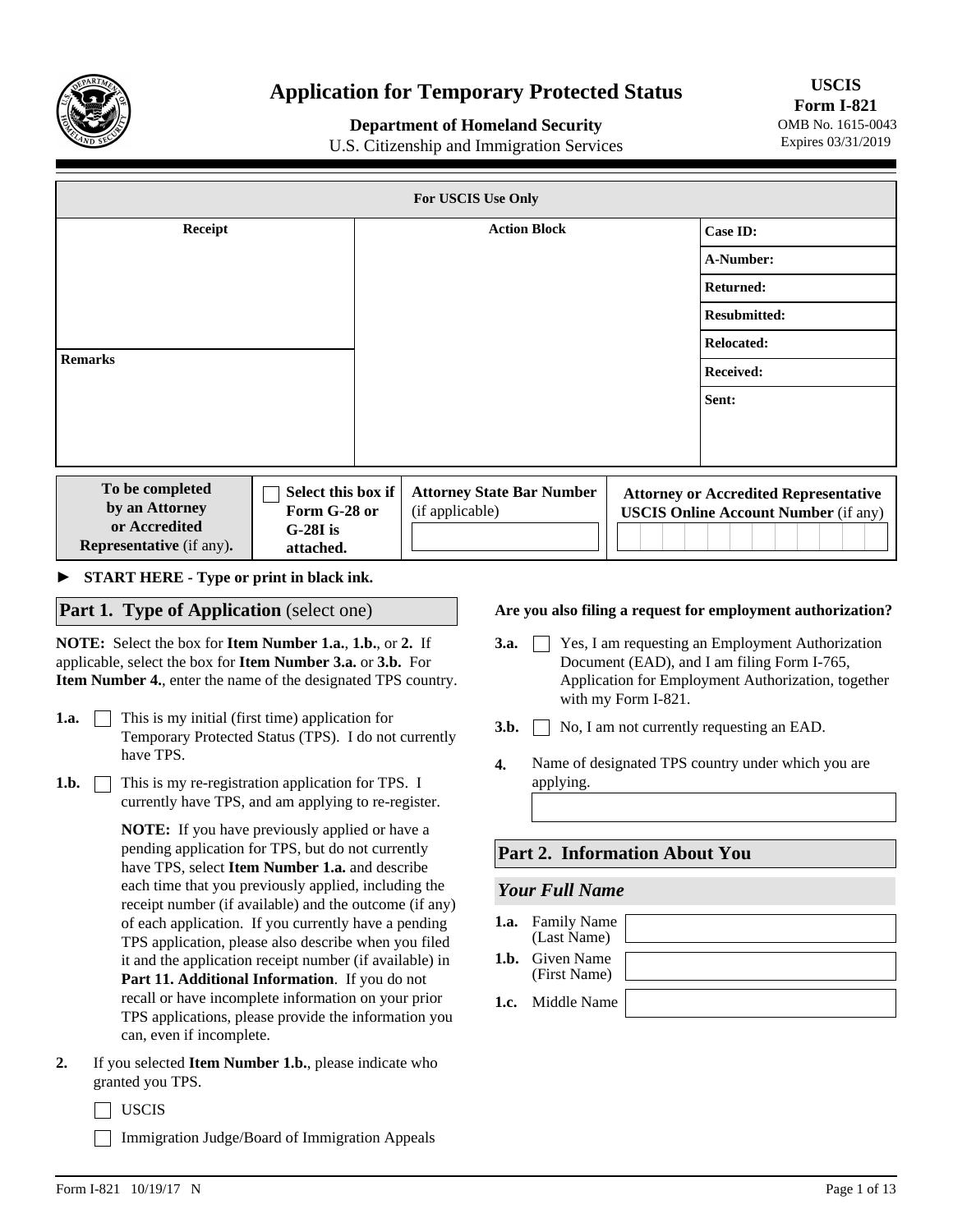|  | Part 2. Information About You (continued) |  |  |
|--|-------------------------------------------|--|--|
|--|-------------------------------------------|--|--|

#### *Other Names Used*

Provide all other names you have used since birth, including aliases, maiden name, and nicknames. If you need extra space to complete this section, use the space provided in **Part 11. Additional Information**.

| 2.a. Family Name<br>(Last Name)        |  |
|----------------------------------------|--|
| 2.b. Given Name<br>(First Name)        |  |
| 2.c. Middle Name                       |  |
|                                        |  |
| <b>3.a.</b> Family Name<br>(Last Name) |  |
| <b>3.b.</b> Given Name<br>(First Name) |  |

# *U.S. Mailing Address*

*[\(USPS ZIP Code Lookup\)](https://tools.usps.com/go/ZipLookupAction_input)*

|      | 4.a. In Care Of Name                                                                                |
|------|-----------------------------------------------------------------------------------------------------|
|      |                                                                                                     |
| 4.h. | Street Number<br>and Name                                                                           |
|      | 4.c. $\Box$ Apt. $\Box$ Ste. $\Box$ Flr.                                                            |
|      | 4.d. City or Town                                                                                   |
|      | $\blacktriangleright$ 4.f. ZIP Code<br><b>4.e.</b> State                                            |
| 5.   | Is your current mailing address the same as your physical<br>address (where you live)?<br>Yes<br>No |

If you answered "No" to **Item Number 5.**, please provide your physical address below.

# *U.S. Physical Address*

| 6.a. | Street Number<br>and Name                       |                                                             |  |
|------|-------------------------------------------------|-------------------------------------------------------------|--|
|      | <b>6.b.</b> $\Box$ Apt. $\Box$ Ste. $\Box$ Flr. |                                                             |  |
|      | <b>6.c.</b> City or Town $\vert$                |                                                             |  |
|      |                                                 | <b>6.d.</b> State $\overline{\bullet}$ <b>6.e.</b> ZIP Code |  |

# *Other Information*

| 7. | Alien Registration Number (A-Number) (if any) |  |
|----|-----------------------------------------------|--|
|----|-----------------------------------------------|--|

|     | $\blacktriangleright$ A-             |
|-----|--------------------------------------|
| 8.  | USCIS Online Account Number (if any) |
|     |                                      |
| 9.  | U.S. Social Security Number (if any) |
|     |                                      |
| 10. | Date of Birth (mm/dd/yyyy)           |

# *Other Dates of Birth Used (if any)*

Provide all other dates of birth you have ever used. If you need extra space to complete this section, use the space provided in **Part 11. Additional Information**.

**11.a.** Other Date of Birth (mm/dd/yyyy)

- **11.b.** Other Date of Birth (mm/dd/yyyy)
- 
- 12. Gender Male **Female**
- **13.** City/Town/Village of Birth
- **14.** Country of Birth

Countries of Residence (Before entering the U.S.)

**15.a. 15.b. 15.c. 15.d.**

Country or Countries of Citizenship or Nationality (if any) (List all countries that apply.)

| 16.a. |                                 |
|-------|---------------------------------|
| 16.b. |                                 |
| 16.c. |                                 |
| 16.d. |                                 |
|       | <b>Your Marital Information</b> |
|       |                                 |

### **17.** Current Marital Status (Select **only one** box)

- Single, Never Married Married
- Divorced Widowed

Separated Marriage Annulled

Other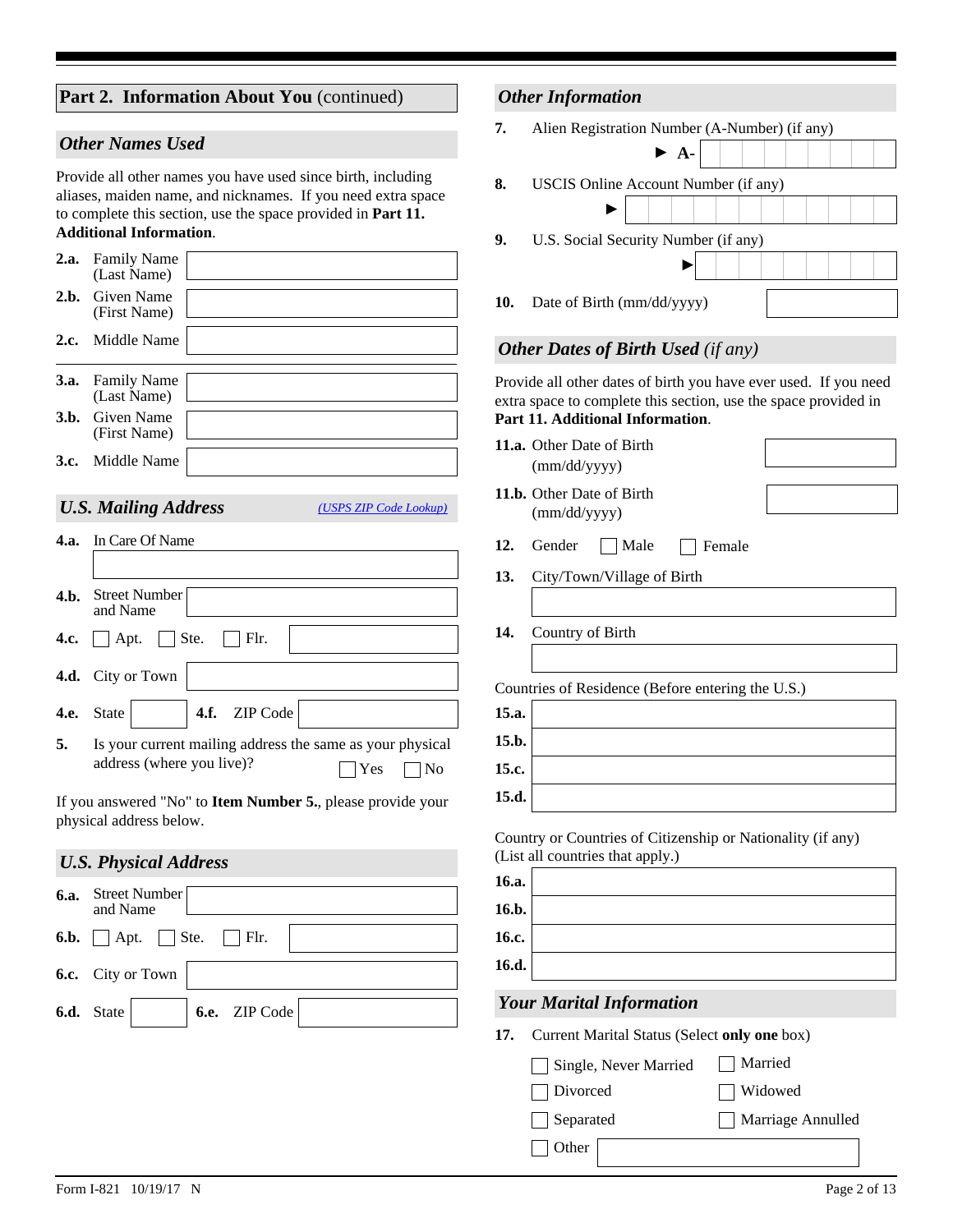|     | Part 2. Information About You (continued)                                                                | <b>Your Current Immigration Status</b>                                                                                                          |  |  |
|-----|----------------------------------------------------------------------------------------------------------|-------------------------------------------------------------------------------------------------------------------------------------------------|--|--|
| 18. | Date of Current Marriage (if currently married)                                                          | 31.<br>Current Immigration Status or Lack of Status                                                                                             |  |  |
|     | (mm/dd/yyyy)                                                                                             |                                                                                                                                                 |  |  |
|     |                                                                                                          | 32.<br>Are you now or were you EVER in immigration                                                                                              |  |  |
|     | <b>U.S. Entry Information</b>                                                                            | proceedings?<br>Yes<br>$\log$                                                                                                                   |  |  |
| 19. | Date of Last Entry into the United States<br>(mm/dd/yyyy)                                                | If you answered "Yes" to Item Number 32., provide the<br>following information.                                                                 |  |  |
| 20. | Immigration Status (or Lack of Status) When You Last                                                     | Type of Proceedings (Select all boxes that apply):                                                                                              |  |  |
|     | Entered the United States (for example, visitor, student,<br>no status)                                  | 33.a.<br>Immigration Court (before an Immigration Judge)                                                                                        |  |  |
|     |                                                                                                          | 33.b.<br>Board of Immigration Appeals (BIA)                                                                                                     |  |  |
|     | Place of Last Entry into the United States                                                               | 33.c.<br>I am no longer in Department of Justice (DOJ) or                                                                                       |  |  |
| 21. | U.S. Port of Entry (if any)                                                                              | Department of Homeland Security (DHS)<br>immigration proceedings, but I am or was in Federal<br>court proceedings regarding immigration issues. |  |  |
|     |                                                                                                          | Locations Where Your DOJ and/or DHS Proceedings<br>34.                                                                                          |  |  |
|     | 22.a. City or Town                                                                                       | were Held (or are currently being held) (if applicable)                                                                                         |  |  |
|     |                                                                                                          |                                                                                                                                                 |  |  |
|     | 22.b. State<br>$\vert \vert$                                                                             | 35.<br>Locations Where Your Federal Court Proceedings<br>Regarding Immigration Issues were Held (or are currently                               |  |  |
| 23. | Form I-94 Arrival-Departure Record Number (if any)                                                       | being held) (if applicable)                                                                                                                     |  |  |
|     |                                                                                                          |                                                                                                                                                 |  |  |
| 24. | Date Your Authorized Period of Stay in the United States                                                 | Dates for Your Proceedings                                                                                                                      |  |  |
|     | Expired or Will Expire (as shown on Form I-94 or<br>Crewman's Landing Permit (Form I-95)) (mm/dd/yyyy or | NOTE: If your proceedings are ongoing, leave the "To" date                                                                                      |  |  |
|     | duration of status (D/S)                                                                                 | blank. If you have been in more than one type of proceedings,                                                                                   |  |  |
| 25. | Passport Number (most recent passport) (if any) (If you                                                  | or in Federal Court, list dates for each time period.                                                                                           |  |  |
|     | have other expired or valid passports, please list all of                                                | 36.a. From (mm/dd/yyyy)                                                                                                                         |  |  |
|     | them and provide all information requested below about<br>each passport.)                                | $36.b.$ To $(mm/dd/yyyy)$                                                                                                                       |  |  |
|     |                                                                                                          | 36.c. Present                                                                                                                                   |  |  |
| 26. | Travel Document Number (if any)                                                                          |                                                                                                                                                 |  |  |
|     |                                                                                                          | Part 3. Biographic Information                                                                                                                  |  |  |
| 27. | Additional Passport or Travel Document Number                                                            | 1.                                                                                                                                              |  |  |
|     |                                                                                                          | Ethnicity (Select only one box)<br>Hispanic or Latino                                                                                           |  |  |
| 28. | Additional Passport or Travel Document Number                                                            | Not Hispanic or Latino                                                                                                                          |  |  |
|     |                                                                                                          |                                                                                                                                                 |  |  |
| 29. | Country of Issuance for most recent Passport or Travel                                                   | Race (Select all applicable boxes)<br>2.                                                                                                        |  |  |
|     | Document                                                                                                 | White                                                                                                                                           |  |  |
|     |                                                                                                          | Asian                                                                                                                                           |  |  |
| 30. | Expiration Date for most recent Passport or Travel                                                       | <b>Black or African American</b>                                                                                                                |  |  |
|     | Document (mm/dd/yyyy)                                                                                    | American Indian or Alaska Native                                                                                                                |  |  |
|     |                                                                                                          | Native Hawaiian or Other Pacific Islander                                                                                                       |  |  |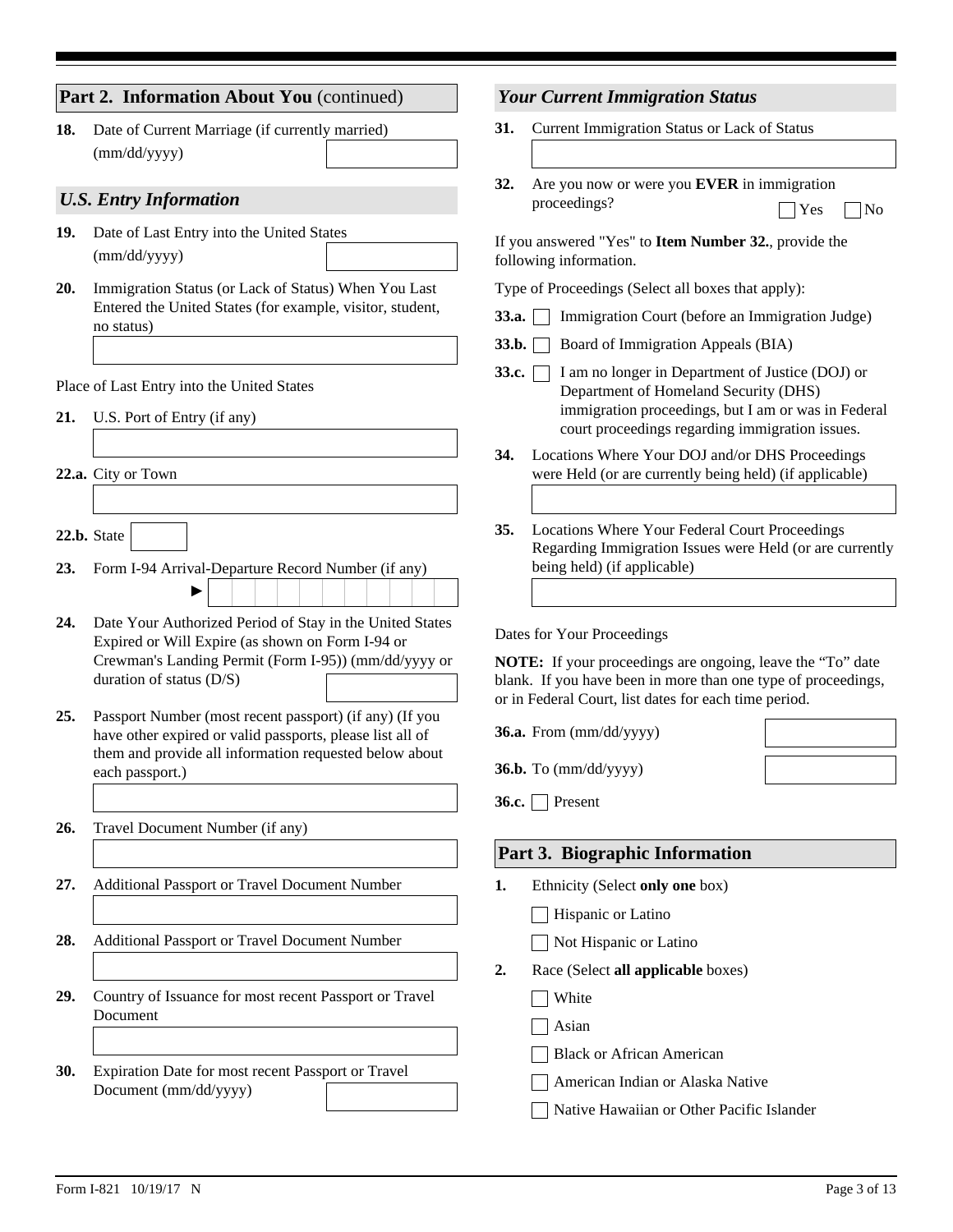|                                                                                                                                                                                                                                                                                                                                                                      | Part 3. Biographic Information (continued) |                                  |                                                                 |  |  |  |  |
|----------------------------------------------------------------------------------------------------------------------------------------------------------------------------------------------------------------------------------------------------------------------------------------------------------------------------------------------------------------------|--------------------------------------------|----------------------------------|-----------------------------------------------------------------|--|--|--|--|
| 3.                                                                                                                                                                                                                                                                                                                                                                   | Height                                     | Feet                             | Inches                                                          |  |  |  |  |
| 4.                                                                                                                                                                                                                                                                                                                                                                   | Weight                                     |                                  | Pounds                                                          |  |  |  |  |
| 5.                                                                                                                                                                                                                                                                                                                                                                   |                                            | Eye Color (Select only one box)  |                                                                 |  |  |  |  |
|                                                                                                                                                                                                                                                                                                                                                                      | <b>Black</b>                               | Blue                             | <b>Brown</b>                                                    |  |  |  |  |
|                                                                                                                                                                                                                                                                                                                                                                      | Gray                                       | Green                            | Hazel                                                           |  |  |  |  |
|                                                                                                                                                                                                                                                                                                                                                                      | Maroon                                     | Pink                             |                                                                 |  |  |  |  |
|                                                                                                                                                                                                                                                                                                                                                                      | Unknown/Other                              |                                  |                                                                 |  |  |  |  |
| 6.                                                                                                                                                                                                                                                                                                                                                                   |                                            | Hair Color (Select only one box) |                                                                 |  |  |  |  |
|                                                                                                                                                                                                                                                                                                                                                                      | Bald (No hair)                             | <b>Black</b>                     | Blond                                                           |  |  |  |  |
|                                                                                                                                                                                                                                                                                                                                                                      | <b>Brown</b>                               | Gray                             | Red                                                             |  |  |  |  |
|                                                                                                                                                                                                                                                                                                                                                                      | Sandy                                      | White                            |                                                                 |  |  |  |  |
|                                                                                                                                                                                                                                                                                                                                                                      | Unknown/Other                              |                                  |                                                                 |  |  |  |  |
|                                                                                                                                                                                                                                                                                                                                                                      |                                            |                                  |                                                                 |  |  |  |  |
| Part 4. Information About Your Current Spouse<br>(if any)                                                                                                                                                                                                                                                                                                            |                                            |                                  |                                                                 |  |  |  |  |
| Complete this section only if you are filing a late initial<br>application for TPS. See the form instructions for information<br>on requirements for late initial filing for TPS. If you need extra<br>space to complete this section on all former spouses and all of<br>your children, please use the space provided in Part 11.<br><b>Additional Information.</b> |                                            |                                  |                                                                 |  |  |  |  |
|                                                                                                                                                                                                                                                                                                                                                                      | married).                                  |                                  | Provide the following information about your current spouse (if |  |  |  |  |

| 1. | USCIS Online Account Number (if any and if known) |  |  |  |
|----|---------------------------------------------------|--|--|--|
|----|---------------------------------------------------|--|--|--|

| A-Number (if any and if known) |  |  |  |  |  |  |  |  |
|--------------------------------|--|--|--|--|--|--|--|--|
|                                |  |  |  |  |  |  |  |  |

|                                        | . |  |  |  |  |  |
|----------------------------------------|---|--|--|--|--|--|
| <b>3.a.</b> Family Name<br>(Last Name) |   |  |  |  |  |  |
| <b>3.b.</b> Given Name<br>(First Name) |   |  |  |  |  |  |
| <b>3.c.</b> Middle Name                |   |  |  |  |  |  |

|       | <b>Mailing Address of Spouse</b>                                |
|-------|-----------------------------------------------------------------|
| 4.a.  | <b>Street Number</b><br>and Name                                |
| 4.b.  | Flr.<br>$\Box$ Apt.<br>Ste.                                     |
| 4.c.  | City or Town                                                    |
| 4.d.  | ZIP Code<br>4.e.<br><b>State</b>                                |
| 4.f.  | Province                                                        |
| 4.g.  | Postal Code                                                     |
| 4.h.  | Country                                                         |
|       |                                                                 |
|       | <b>Other Information About Your Current Spouse</b>              |
| 5.    | Your Spouse's Date of Birth<br>(mm/dd/yyyy)                     |
| 6.    | Date of Marriage to Your Current Spouse                         |
|       | (mm/dd/yyyy)                                                    |
| 7.    | Place of Marriage to Your Current Spouse                        |
|       |                                                                 |
| 8.a.  | City or Town                                                    |
| 8.b.  | State                                                           |
| 8.c.  | Province (if any)                                               |
| 8.d.  | Country                                                         |
|       |                                                                 |
| 9.    | If you know, has your current spouse EVER had TPS?<br>Yes<br>No |
|       | If yes, what dates did he or she have TPS?                      |
|       | 10.a. From $\text{(mm/dd/yyyy)}$                                |
|       | 10.b. To $(mm/dd/yyyy)$                                         |
| 10.c. | Present                                                         |
| 10.d. | I do not know the dates                                         |

**11.** Is your spouse's TPS still valid? (if known)

| $\Box$ Yes $\Box$ No $\Box$ I Do Not Know |  |
|-------------------------------------------|--|
|-------------------------------------------|--|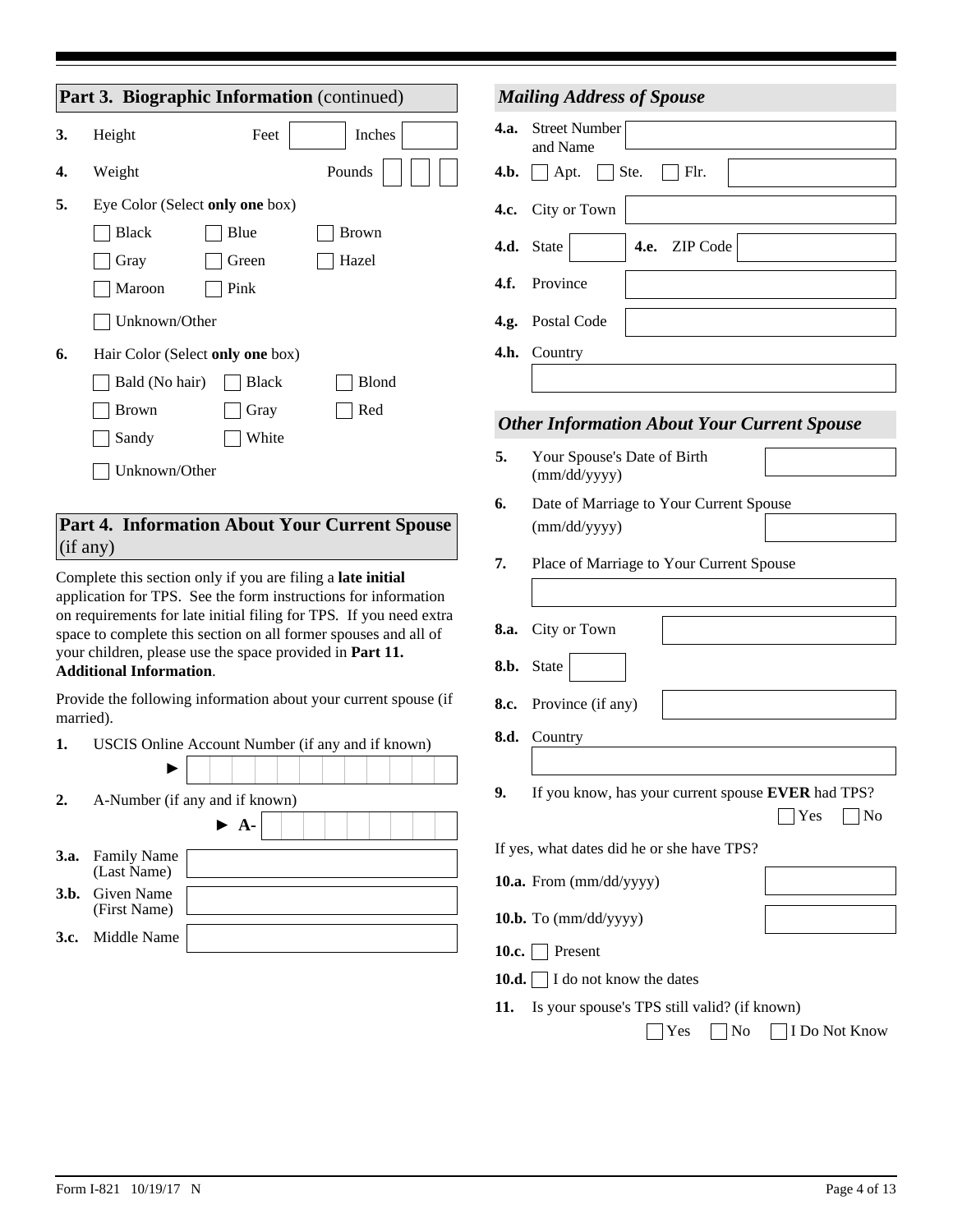# **Part 5. Information About Your Former Spouses** (if any)

Complete this section only if you are filing a **late initial** application for TPS. See the form instructions for information on requirements for late initial filing for TPS*.* If you need extra space to complete this section on all former spouses or all of your children, please use the space provided in **Part 11. Additional Information**.

# *Names of All Your Former Spouses (if any)*

### **First Marriage**

| 1.a. | Family Name<br>14.<br>(Last Name)                                                                    |
|------|------------------------------------------------------------------------------------------------------|
| 1.b. | Given Name<br>(First Name)<br>15.                                                                    |
| 1.c. | Middle Name                                                                                          |
| 2.   | Nationalities of Former Spouse<br>Date<br>16.a                                                       |
| 3.   | A-Number of Former Spouse (if any and if known)<br>16.b<br>$\blacktriangleright$ A-<br>17.           |
| 4.   | Date of Birth of Former Spouse<br>(mm/dd/yyyy)                                                       |
| 5.   | Date of Death if Former Spouse Deceased<br>18.                                                       |
|      | (mm/dd/yyyy)                                                                                         |
|      | Dates of Marriage to Former Spouse<br>If ye                                                          |
| 6.a. | From (mm/dd/yyyy)<br>19.a                                                                            |
| 6.b. | To (mm/dd/yyyy)<br>19.b                                                                              |
| 7.   | How Marriage Ended (for example, divorce, widowed,<br>19.c<br>annulled)                              |
|      | 19.d                                                                                                 |
| 8.   | 20.<br>Did or does this former spouse have TPS (if known)?<br>Yes<br>N <sub>o</sub><br>I Do Not Know |
|      | If yes, what dates did he or she have TPS (if known)?                                                |
| 9.a. | From (mm/dd/yyyy)                                                                                    |
| 9.b. | To (mm/dd/yyyy)                                                                                      |
| 9.c. | Present                                                                                              |
| 9.d. | I do not know the dates                                                                              |
| 10.  | Is this former spouse currently applying for or re-<br>registering for TPS (if known)?               |
|      | <b>I</b> Do Not Know<br>Yes<br>No                                                                    |

### **Second Marriage**

|               | 11.a. Family Name<br>(Last Name)     |                                                                                        |               |
|---------------|--------------------------------------|----------------------------------------------------------------------------------------|---------------|
|               | 11.b. Given Name<br>(First Name)     |                                                                                        |               |
|               | 11.c. Middle Name                    |                                                                                        |               |
| 12.           |                                      | Nationalities of Former Spouse                                                         |               |
| 13.           |                                      | A-Number of Former Spouse (if any and if known)                                        |               |
|               |                                      | $\mathbf{A}$                                                                           |               |
| 14.           | (mm/dd/yyyy)                         | Date of Birth of Former Spouse                                                         |               |
| 15.           | (mm/dd/yyyy)                         | Date of Death if Former Spouse Deceased                                                |               |
|               | Dates of Marriage to Former Spouse   |                                                                                        |               |
|               | 16.a. From (mm/dd/yyyy)              |                                                                                        |               |
|               | 16.b. To $(mm/dd/yyyy)$              |                                                                                        |               |
| 17.           | annulled)                            | How Marriage Ended (for example, divorce, widowed,                                     |               |
| 18.           |                                      | Did or does this former spouse have TPS (if known)?                                    |               |
|               |                                      | Yes<br> No                                                                             | I Do Not Know |
|               |                                      | If yes, what dates did he or she have TPS (if known)?                                  |               |
|               | 19.a. From $\text{(mm/dd/yyyy)}$     |                                                                                        |               |
|               | 19.b. To $(mm/dd/yyyy)$              |                                                                                        |               |
| 19.c. $\vert$ | Present                              |                                                                                        |               |
|               | 19.d. $\Box$ I do not know the dates |                                                                                        |               |
| 20.           |                                      | Is this former spouse currently applying for or re-<br>registering for TPS (if known)? |               |
|               |                                      | $\vert$ Yes<br>$\overline{\rm No}$                                                     | I Do Not Know |
|               |                                      |                                                                                        |               |
|               |                                      |                                                                                        |               |
|               |                                      |                                                                                        |               |
|               |                                      |                                                                                        |               |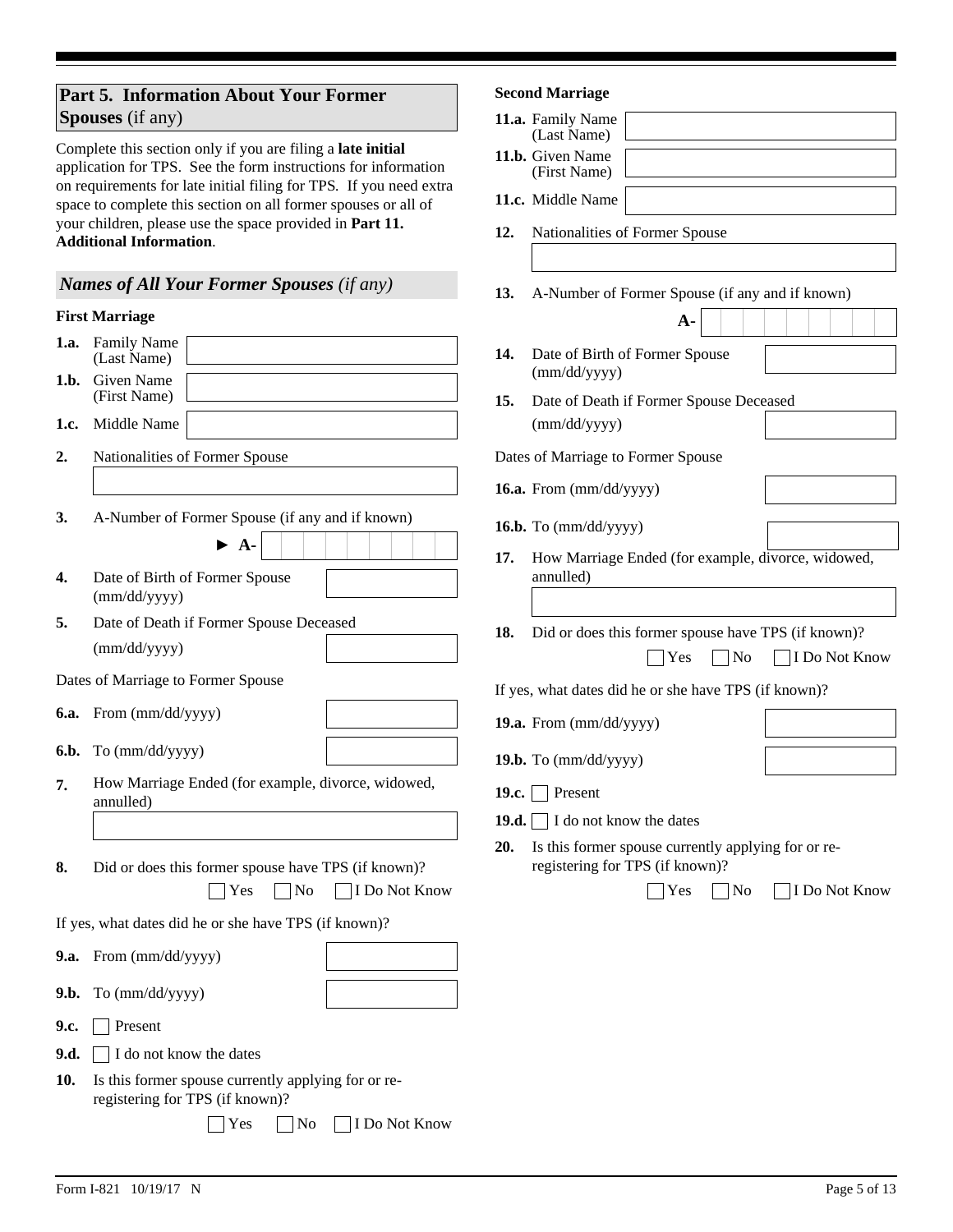# **Part 6. Information About Your Children**  (if any)

Complete this section only if you are filing a **late initial** application for TPS. See the form instructions for information on requirements for late initial filing for TPS*.* If you need extra space to complete this section on all former spouses or all of your children, please use the space provided in **Part 11. Additional Information**.

Provide the following information about each of your children (if any).If you need extra space to complete this section, use the space provided in **Part 11. Additional Information**.

### **Child 1**

| 1.a. | <b>Family Name</b><br>(Last Name)                                                         |
|------|-------------------------------------------------------------------------------------------|
| 1.h. | Given Name<br>(First Name)                                                                |
| 1.c. | Middle Name                                                                               |
| 2.   | USCIS Online Account Number (if any and if known)                                         |
|      |                                                                                           |
| 3.   | Alien Registration Number (A-Number) (if any and if<br>known)<br>$\blacktriangleright$ A- |
| 4.   | Date of Birth (mm/dd/yyyy)                                                                |
|      | <b>Mailing Address</b>                                                                    |
| 5.a. | <b>Street Number</b><br>and Name                                                          |
| 5.b. | Ste.<br> F <br>Apt.                                                                       |
| 5.c. | City or Town                                                                              |
| 5.d. | 5.e. ZIP Code<br><b>State</b>                                                             |
| 5.f. | Province                                                                                  |
| 5.g. | Postal Code                                                                               |
| 5.h. | Country                                                                                   |
|      |                                                                                           |
|      | If this child has or had TPS, please provide the dates of his or<br>her TPS (if known).   |
| 6.a. | From (mm/dd/yyyy)                                                                         |

To (mm/dd/yyyy) **6.b.**

**7.** If you know, is this child currently applying for or reregistering for TPS (if known)?  $\Box$  Yes  $\Box$  No

### **Child 2**

| 8.a. | <b>Family Name</b><br>(Last Name)                                                                        |
|------|----------------------------------------------------------------------------------------------------------|
| 8.b. | Given Name<br>(First Name)                                                                               |
| 8.c. | Middle Name                                                                                              |
| 9.   | USCIS Online Account Number (if any and if known)                                                        |
| 10.  | Alien Registration Number (A-Number) (if any and if<br>known)<br>$\blacktriangleright$ A-                |
| 11.  | Date of Birth (mm/dd/yyyy)                                                                               |
|      | <b>Mailing Address</b>                                                                                   |
|      | 12.a. Street Number<br>and Name                                                                          |
|      | 12.b. $\vert$ Apt.<br>Ste.<br>∣ Flr.                                                                     |
|      | 12.c. City or Town                                                                                       |
|      | 12.d. State<br>12.e. ZIP Code                                                                            |
|      | 12.f. Province                                                                                           |
|      | 12.g. Postal Code                                                                                        |
|      | 12.h. Country                                                                                            |
|      | If this child has or had TPS, please provide the dates of his or<br>her TPS (if known).                  |
|      | 13.a. From (mm/dd/yyyy)                                                                                  |
|      | 13.b. To $(mm/dd/yyyy)$                                                                                  |
| 14.  | If you know, is this child currently applying for or re-<br>registering for TPS (if known)?<br>Yes<br>No |
|      | <b>Part 7. Eligibility Standards</b>                                                                     |
|      | <b>Basis for Eligibility</b>                                                                             |

Provide the following information:

**1.a.** I am a national of (or a person having no nationality who last habitually resided in the country of):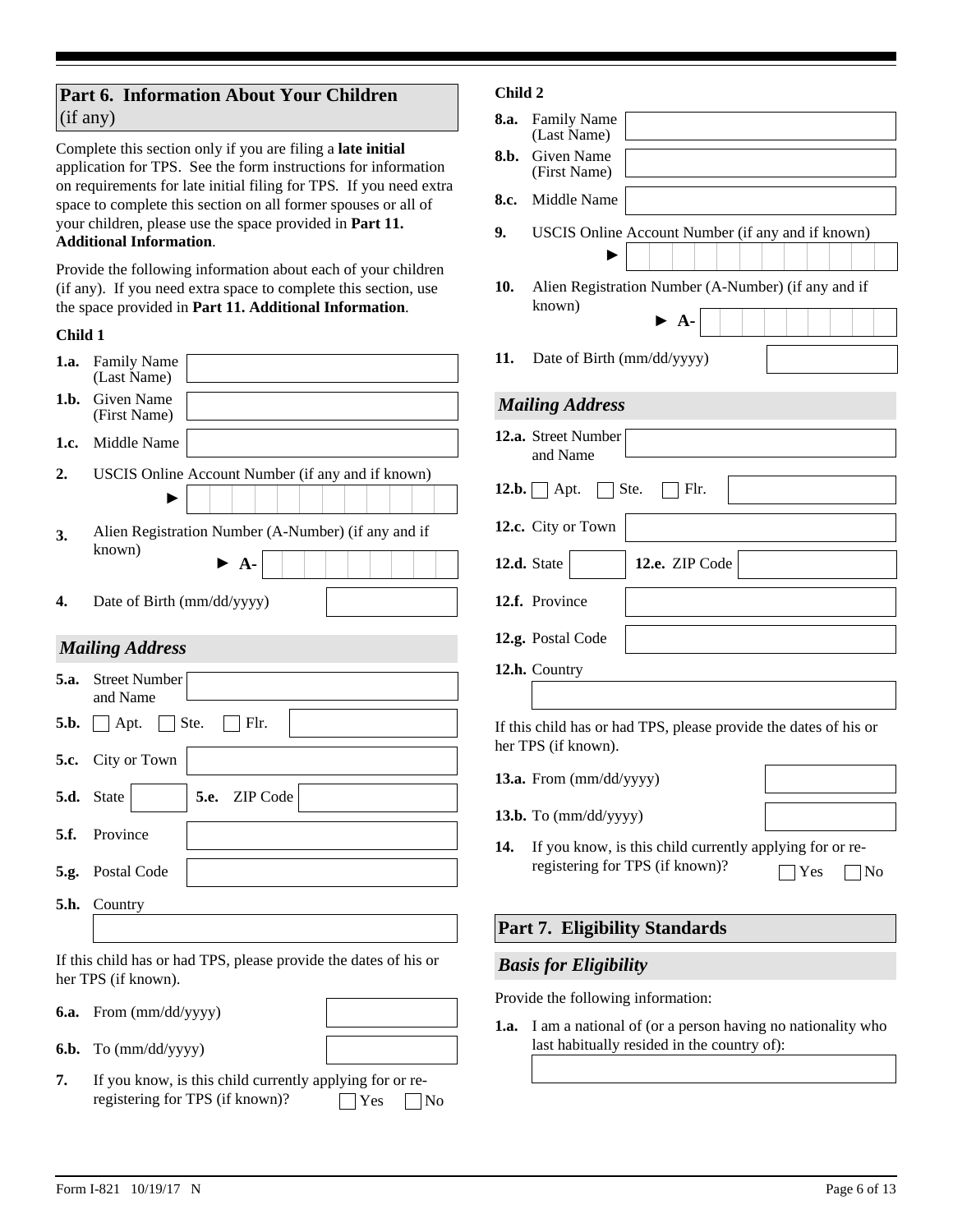## **Part 7. Eligibility Standards**) (continued)

**1.b.** I entered the United States on the following date, and have resided in the United States since that time.

(mm/dd/yyyy)

**1.c.** Have you **EVER** traveled to and entered another country, other than the one listed in **Item Number 1.a.** before you last entered the United States?  $\Box$  Yes  $\Box$  No

If you answered "Yes" to **Item Number 1.c.**, provide the information requested in **Item Numbers 2. - 5.** for **EACH** country you traveled to and entered prior to entering the United States. If you need extra space to complete this section, use the space provided in **Part 11. Additional Information**.

**2.** Name of All the Other Countries to Which You Traveled and Entered Prior to Entering the United States

Dates That You Were in the Other Country or Countries

- From (mm/dd/yyyy) **3.a.**
- To (mm/dd/yyyy) **3.b.**
- **4.** Your Immigration Status, if Any, in the Other Country (for example, citizen, legal permanent resident, refugee, asylee, visitor, student, temporary resident, or no status)
- **5.** Have you **EVER** been offered any immigration status by another country that you did not accept?
	- $\Box$  Yes  $\Box$  No
- **6.** If you answered "Yes" to **Item Number 5.**, please describe the country or countries, the nature of the immigration status you were offered, and the dates when it was offered.
- **7.** If you answered "Yes" to **Item Number 5.**, please describe why you chose not to accept the immigration status offered to you by the other country or countries.

### *Your Immigration and Criminal History*

To be eligible for TPS, you must be **admissible** as an immigrant to the United States, with certain exceptions. The questions below and your responses to these questions will help USCIS determine if you are eligible for TPS. See the **Who Is Eligible for TPS** section of the Instructions for additional information on admissibility and available waivers.

If any of the questions apply to you, please provide information about the events, including the places and dates of occurrence. Provide a full explanation of the circumstances related to the specific event. If you need additional space to respond to a question, use the space provided in **Part 11. Additional Information**.

### *Criminal Offenses*

If you were **EVER** arrested or detained for an offense, you must provide information about the event regardless of the country where the event occurred. If you were arrested, charged, or convicted for an offense, you must provide certified court dispositions showing the court proceedings' outcome wherever possible. You also must provide copies of arrest reports, statements of charges, indictment information, or any other charging document issued against you. If you were not charged with any crime or offense, provide a statement or other documentation from the arresting authority or prosecutor's office to show that you were not charged with any crime or offense.

**NOTE:**If you are not able to provide the documentation requested above, provide a signed statement as to why you cannot provide such documentation. USCIS usually needs supporting documentation, however, we do recognize that country conditions in certain TPS-designated countries may not allow an applicant to obtain the documents. Each statement will be carefully reviewed by USCIS, and we may need to ask you for additional information.

Please carefully read **Item 6.** in the **General Requirements**  section of the Instructions for additional information that you must provide if official documents regarding your criminal history are not available to you.

#### *Human Rights Violations*

If you have ever engaged in, ordered, incited, assisted, or otherwise participated in any human rights violations, you must provide information about the events, including the place and date, and a description of the event regardless of the country where the events occurred.

Have you **EVER** been convicted of:

**8.a.** Any felony committed in the United States?

 $\Box$  Yes  $\Box$  No

- **8.b.** Any misdemeanor committed in the United States?
	- $\bigcap$  Yes  $\bigcap$  No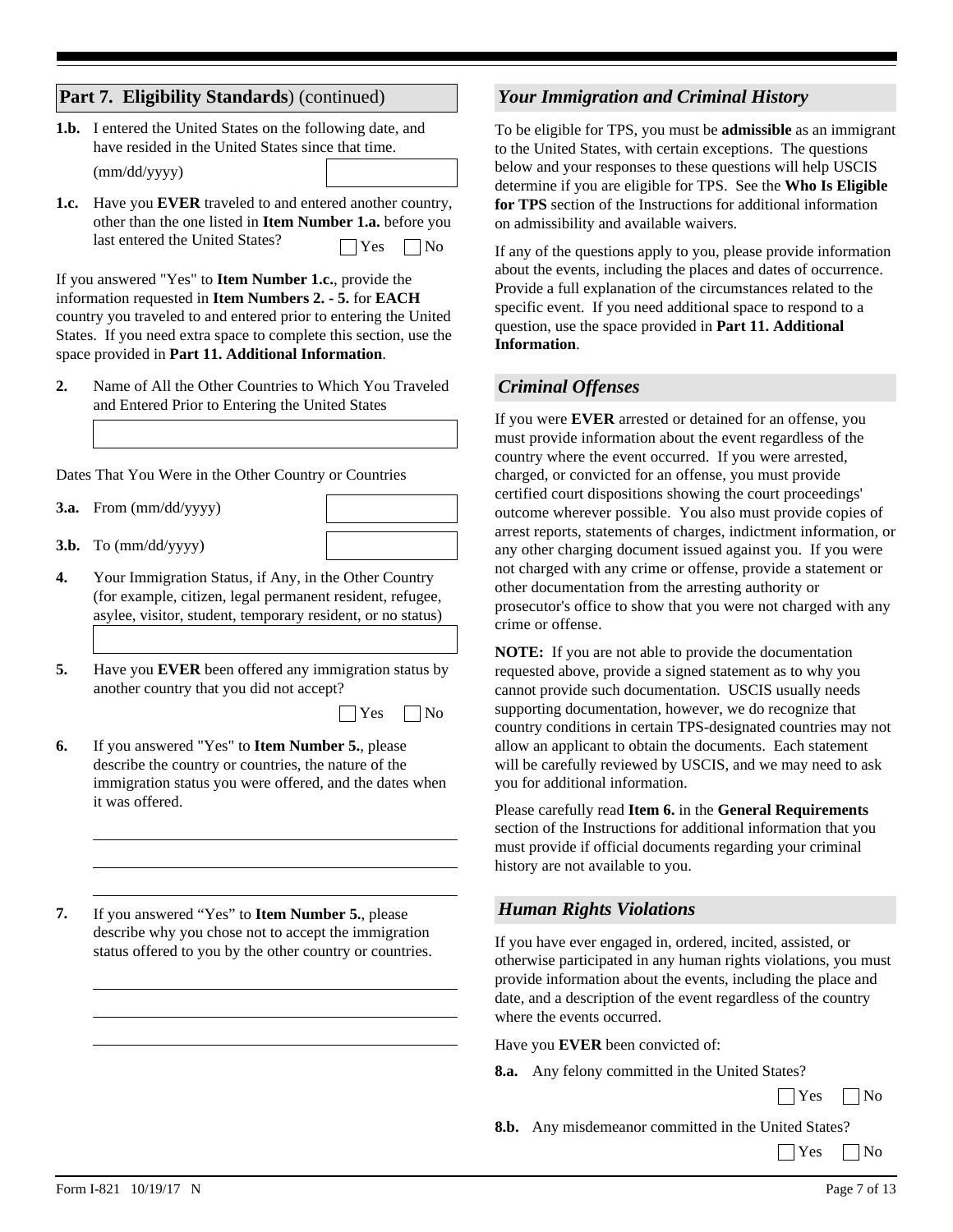|      | Part 7. Eligibility Standards (continued)                                                                               | 12.e. Within the previous five years, have you EVER obtained<br>any financial or other benefit from the unlawful activity  |
|------|-------------------------------------------------------------------------------------------------------------------------|----------------------------------------------------------------------------------------------------------------------------|
| 8.c. | Any particularly serious crime committed either in or                                                                   | of your spouse (including former spouses) or parents, and                                                                  |
|      | outside the United States?<br>Yes<br>No                                                                                 | you knew, or reasonably should have known, that the<br>financial or other benefit was the product of such illicit          |
| 9.a. | Have you EVER ordered, incited, assisted, or otherwise<br>participated in the persecution of any person on account      | activity?<br>Yes<br>No                                                                                                     |
|      | of race, religion, nationality, membership in a particular                                                              | Have you EVER engaged, or do you plan to engage, solely,                                                                   |
|      | social group, or political opinion?<br>N <sub>0</sub><br>Yes                                                            | principally, or incidentally, in any of the following:                                                                     |
| 9.b. | Have you EVER committed serious nonpolitical crimes<br>outside of the United States prior to your arrival in the        | 13.a. Any activity to violate any law of the United States<br>relating to espionage or sabotage?<br>Yes<br>No              |
|      | <b>United States?</b><br>Yes<br>No                                                                                      | <b>13.b.</b> Any activity to violate or evade any law prohibiting the                                                      |
| 9.c. | Have you EVER or are you NOW engaged in activities                                                                      | export from the United States of goods, technology, or<br>sensitive information?                                           |
|      | that could be reasonable grounds for concluding that you<br>are a danger to the security of the United States?          | No<br>Yes                                                                                                                  |
|      | Yes<br> No                                                                                                              | 13.c. Any other unlawful activity in the United States?                                                                    |
|      | Have you EVER been convicted of or have you EVER                                                                        | Yes<br>No                                                                                                                  |
|      | committed acts which constitute the essential elements of:                                                              | 13.d. Any activity in which a purpose is to oppose, control, or<br>overthrow the Government of the United States by force, |
|      | 10.a. A crime (other than a purely political offense)?                                                                  | violence, or other unlawful means, including but not                                                                       |
|      | Yes<br> No                                                                                                              | limited to participating in such activities, giving support<br>to others involved in such activities, or being a member or |
|      | <b>10.b.</b> A violation of any law relating to a controlled substance                                                  | representative of a terrorist organization?                                                                                |
|      | as defined in section 102 of the Controlled Substances<br>Act?                                                          | No<br>Yes                                                                                                                  |
|      | Yes<br>No                                                                                                               | 14.a. Have you EVER or are you NOW engaged in terrorist                                                                    |
|      | 10.c. A conspiracy to violate any law relating to a controlled<br>substance as defined in section 102 of the Controlled | activities?<br>Yes<br> No                                                                                                  |
|      | Substances Act?<br>Yes<br>No                                                                                            | 14.b. Have you EVER or are you NOW engaged in or plan to<br>engage in activities in the United States that would have      |
| 11.  | Have you EVER been convicted of two or more criminal                                                                    | potentially serious adverse foreign policy consequences                                                                    |
|      | offenses (other than purely political offenses) for which<br>you received sentences to confinement that, when           | for the United States?<br>No<br>Yes                                                                                        |
|      | combined, total five years or more?<br>Yes<br>No                                                                        | 14.c. Have you EVER been or are you NOW a member of the                                                                    |
|      | 12.a. Have you EVER trafficked in or are you NOW                                                                        | Communist or other totalitarian party, except when<br>membership was involuntary?                                          |
|      | trafficking in any controlled substance?                                                                                | Yes<br>No                                                                                                                  |
|      | Yes<br> No                                                                                                              | 14.d. Have you EVER participated in Nazi persecution or<br>genocide?                                                       |
|      | 12.b. Are you NOW or have you EVER knowingly assisted,                                                                  | Yes<br> No                                                                                                                 |
|      | abetted, conspired, or colluded with others in the unlawful<br>trafficking of any controlled substance?                 | Have you EVER, whether in the United States or any other<br>country been:                                                  |
|      | Yes<br> No                                                                                                              | 15.a. Arrested, for breaking or violating any law or ordinance,                                                            |
|      | 12.c. Are you the spouse or child of an alien who unlawfully                                                            | excluding minor traffic violations?<br>Yes<br>$\log$                                                                       |
|      | trafficked in any controlled substance?<br>Yes<br> No                                                                   | 15.b. Cited, charged, or indicted, for breaking or violating any<br>law or ordinance, excluding minor traffic violations?  |
|      | 12.d. Are you the spouse or child of an alien who assisted,                                                             | Yes<br> No                                                                                                                 |
|      | abetted, conspired, or colluded with others in the unlawful<br>trafficking of any controlled substance?                 | 15.c. Been convicted, fined, imprisoned, placed on probation,                                                              |
|      | No<br>Yes                                                                                                               | received a suspended sentence or deferral of adjudication                                                                  |
|      |                                                                                                                         | for breaking or violating any law or ordinance, excluding<br>minor traffic violations?<br>Yes<br>N <sub>o</sub>            |

٠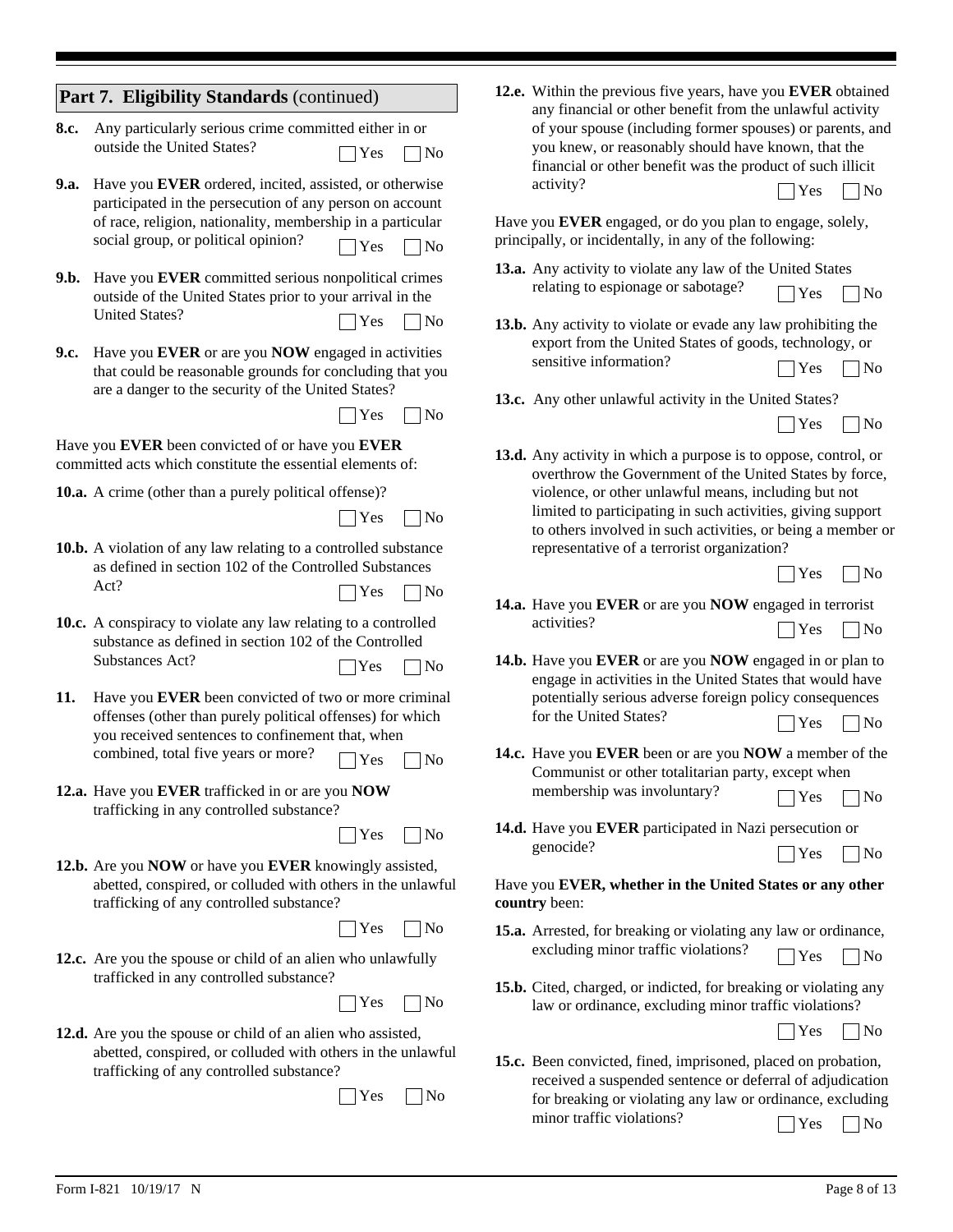|     | Part 7. Eligibility Standards (continued)                                                                            |                                    |            | 23.a. Do you NOW have a communicable disease of public                                                                                                                                                                       |     |                   |
|-----|----------------------------------------------------------------------------------------------------------------------|------------------------------------|------------|------------------------------------------------------------------------------------------------------------------------------------------------------------------------------------------------------------------------------|-----|-------------------|
| 16. | Have you EVER been the beneficiary of a pardon,                                                                      |                                    |            | health significance?                                                                                                                                                                                                         | Yes | N <sub>0</sub>    |
|     | amnesty, rehabilitation decree, other act of clemency, or<br>similar action?                                         | Yes<br>$\sqrt{N}$                  |            | 23.b. Do you NOW have or have you EVER had a physical or<br>mental disorder and behavior (or a history of behavior that<br>is likely to recur) associated with the disorder which has                                        |     |                   |
| 17. | Have you EVER committed a serious criminal offense in<br>the United States and asserted immunity from                |                                    |            | posed or may pose a threat to the property, safety, or<br>welfare of yourself or others?                                                                                                                                     | Yes | $\n  1$ No        |
|     | prosecution?<br>18.a. Have you EVER, within the past 10 years, or are you                                            | Yes<br>$\n  1$ No                  |            | 23.c. Are you NOW or have you EVER been a drug abuser or<br>drug addict?                                                                                                                                                     | Yes | $\n  No\n$        |
|     | NOW engaged in prostitution or procurement of<br>prostitution?                                                       | $\Box$ Yes<br>$\n  1$ No           | 24.        | Have you EVER entered the United States as a                                                                                                                                                                                 |     |                   |
|     | 18.b. Have you EVER, within the past 10 years (either directly                                                       |                                    |            | stowaway?                                                                                                                                                                                                                    | Yes | $\neg$ No         |
|     | or indirectly) procured or attempted to procure or import<br>prostitutes or persons for the purpose of prostitution? | Yes<br> No                         | 25.        | Did the former Immigration and Naturalization Service<br>(INS) EVER impose, or has DHS EVER imposed, civil<br>monetary penalties on you for producing or using false                                                         |     |                   |
|     | 18.c. Have you EVER, within the past 10 years, received, in                                                          |                                    |            | documentation to obtain an immigration benefit?                                                                                                                                                                              | Yes | $ $ No            |
|     | whole or in part, the proceeds of prostitution?                                                                      | $\neg$ No<br>Yes                   | 26.        | Are you NOW subject to a final order for violation of<br>section 274C (producing and/or using false                                                                                                                          |     |                   |
| 19. | Have you EVER been or do you intend to be involved in<br>any other commercial vice?                                  | $\bigcap$ Yes<br> No               |            | documentation to unlawfully satisfy a requirement of the<br>Immigration and Nationality Act)?                                                                                                                                | Yes | No                |
|     | 20.a. Have you EVER been ordered removed, and been<br>deported from the United States?                               | $\vert$ Yes<br> No                 | 27.        | Do you <b>NOW</b> practice polygamy?                                                                                                                                                                                         | Yes | $\neg$ No         |
|     | 20.b. Have you EVER voluntarily departed the United States<br>under an order of removal?                             | $\Box$ Yes<br>$\log$               | 28.        | Are you <b>NOW</b> the guardian of, and are you<br>accompanying, another individual who has been found to<br>be inadmissible and who has been certified by a medical<br>examiner to be helpless due to sickness, physical or |     |                   |
|     | 20.c. If you answered "Yes" to either Item Number 20.a. or<br>20.b. above, have you re-entered the United States     |                                    |            | mental disability, or infancy?                                                                                                                                                                                               | Yes | No                |
|     | unlawfully at any time after you were deported or you<br>voluntarily departed?                                       | Yes<br>$\log$                      | 29.        | Have you EVER detained, retained, or withheld the<br>custody of a child having a lawful claim to U.S.<br>citizenship, outside the United States, from a U.S. citizen                                                         |     |                   |
|     | 20.d. If you answered "Yes" to Item Number 20.c. above, has<br>DHS reinstated your prior order of removal?           |                                    |            | granted custody?                                                                                                                                                                                                             | Yes | $\n  No\n$        |
|     | $\neg$ No<br>Yes                                                                                                     | □ I Do Not Know                    |            | Have you EVER ordered, incited, called for, committed,<br>assisted, helped with, or otherwise participated in any of the                                                                                                     |     |                   |
|     | 20.e. Have you EVER failed to attend or remain in attendance<br>at any immigration proceedings to determine your     |                                    | following: | 30.a. Acts involving torture or genocide?                                                                                                                                                                                    | Yes | $\blacksquare$ No |
|     | admissibility or deportability?                                                                                      | Yes<br>$\overline{\phantom{a}}$ No |            | 30.b. Killing any person?                                                                                                                                                                                                    | Yes | N <sub>0</sub>    |
| 21. | Have you EVER, by fraud or willfully misrepresenting a<br>material fact, sought to obtain a visa or other            |                                    |            | <b>30.c.</b> Intentionally and severely injuring any person?                                                                                                                                                                 |     |                   |
|     | documentation, admission to the United States, or any<br>other immigration benefit?                                  | Yes<br>$\log$                      |            |                                                                                                                                                                                                                              | Yes | N <sub>0</sub>    |
| 22. | Have you EVER assisted any other person to enter the                                                                 |                                    |            | 30.d. Engaging in any kind of sexual contact or relations with<br>any person who was being forced or threatened?                                                                                                             |     |                   |
|     | United States in violation of the law?                                                                               | Yes<br>$\log$                      |            |                                                                                                                                                                                                                              | Yes | N <sub>0</sub>    |
|     |                                                                                                                      |                                    |            | 30.e. Limiting or denying any person's ability to exercise<br>religious beliefs?                                                                                                                                             | Yes | No                |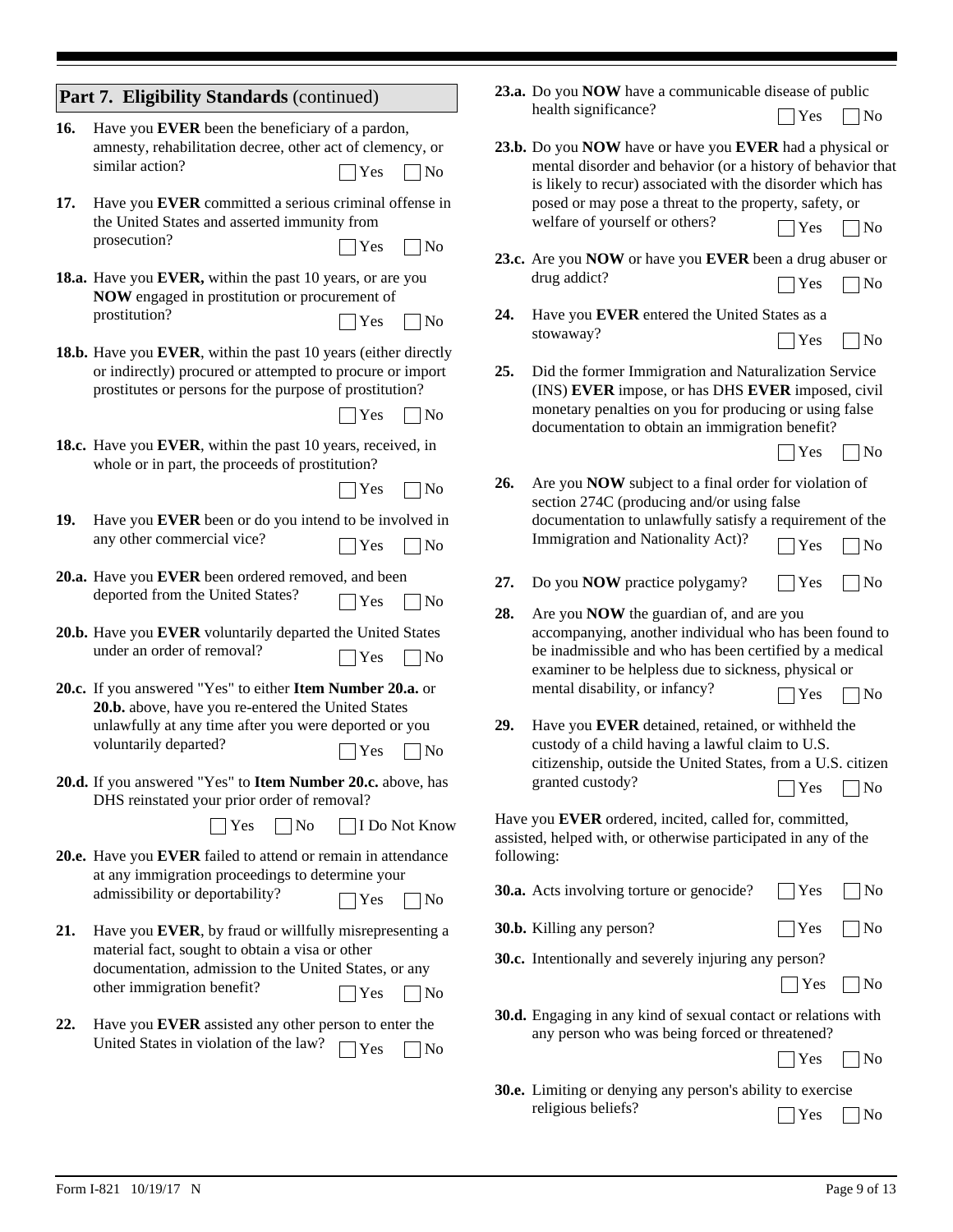|  |  | Part 7. Eligibility Standards (continued) |  |
|--|--|-------------------------------------------|--|
|--|--|-------------------------------------------|--|

#### Have you **EVER:**

- **31.a.** Served in, been a member of, assisted in, or participated in any military unit, paramilitary unit, police unit, selfdefense unit, vigilante unit, rebel group, guerrilla group, militia, or insurgent organization?  $\Box$  Yes  $\Box$  No
- **31.b.** Served or worked in any prison, jail, prison camp, detention facility, labor camp, or any other situation that involved detaining persons?  $\Box$  Yes  $\Box$  No
- **32.** Have you **EVER** been a member of, assisted in, or participated in any group, unit, or organization of any kind in which you or other persons used any type of weapon against any person or threatened to do so?

 $\bigcap$  Yes  $\bigcap$  No

- **33.** Have you **EVER** assisted with or participated in selling or providing weapons to any person who to your knowledge used them against another person, or in transporting weapons to any person who to your knowledge used them against another person?  $\Box$  Yes  $\Box$  No
- **34.** Have you **EVER** received any type of military, paramilitary, or weapons training?  $\Box$  Yes  $\Box$  No
- **35.** Have you **EVER** unlawfully voted in a United States Federal, state, or local election?  $\Box$  Yes  $\Box$  No
- **36.** Have you **EVER** claimed to be a U. S. citizen (in writing or in any other way)?  $\Box$  Yes  $\Box$  No
- **37.a.** Have you **EVER** recruited, enlisted, conscripted, or used any person under 15 years of age to serve in or help an armed force or group?  $\Box$  Yes  $\Box$  No
- **37.b.** Have you **EVER** used any person under 15 years of age to take part in hostilities or to help or provide services to people in combat?  $\Box$  Yes  $\Box$  No
- **38.a.** Have you **EVER** committed or conspired to commit human trafficking offenses, as defined in the section 103 of the Victims of Trafficking and Violence Protection Act of 2000, in the United States or outside the United States?

 $\Box$  Yes  $\Box$  No

**38.b.** Have you **EVER** knowingly aided, abetted, assisted, conspired, or colluded with a human trafficker?

 $\Box$  Yes  $\Box$  No

**38.c.** Are you **NOW** the spouse or child of an alien who committed or conspired to commit human trafficking offenses?  $\Box$  Yes  $\Box$  No **38.d.** Are you **NOW** the spouse or child of, or are you yourself, an alien who knowingly aided, abetted, assisted, conspired, or colluded with a human trafficker?

 $\Box$  Yes  $\Box$  No

**38.e.** Within the previous five years, have you **EVER** obtained any financial or other benefit from the human trafficking activity of your spouse (including former spouses) or parents, **and you** knew, or reasonably should have known, that the financial or other benefit that you received resulted from such human trafficking?

| ٧ | ı |
|---|---|
|---|---|

Г

- **39.a.** Are you **NOW** or have you **EVER** engaged in money laundering as described in section 1956 or 1957 of Title 18, United States Code?  $\bigcap Y$ es  $\bigcap N$ o
- **39.b.** Are you **NOW** or have you **EVER** been a knowing aider, abettor, assister, conspirator, or colluder with others in money laundering?  $\Box$  Yes  $\Box$  No
- **40.** Have you **EVER** been responsible for or directly carried out particularly severe violations of religious freedom, as defined in section 3 of the International Religious Freedom Act of 1998 (22 U.S.C. section 6402) while serving as a foreign government official?

| × |  |
|---|--|
|---|--|

**41.** Has an immigration judge or the Board of Immigration Appeals **EVER** determined that you filed a frivolous asylum application in the past?  $\Box$  Yes  $\Box$  No

# **Part 8. Applicant's Statement, Contact Information, Certification, and Signature**

**NOTE:** Read the **Penalties** section of the Form I-821 Instructions before completing this part. You must file Form I-821 while in the United States.

#### *Applicant's Statement*

**NOTE:** Select the box for either **Item Number 1.a.** or **1.b.** If applicable, select the box for **Item Number 2.**

- **1.a.**  $\Box$  I can read and understand English, and I have read and understand every question and instruction on this application and my answer to every question.
- **1.b.** The interpreter named in **Part 9.** read to me every question and instruction on this application and my

answer to every question in

a language in which I am fluent, and I understood everything.

**2.** At my request, the preparer named in **Part 10.**,

prepared this application for me based only upon information I provided or authorized.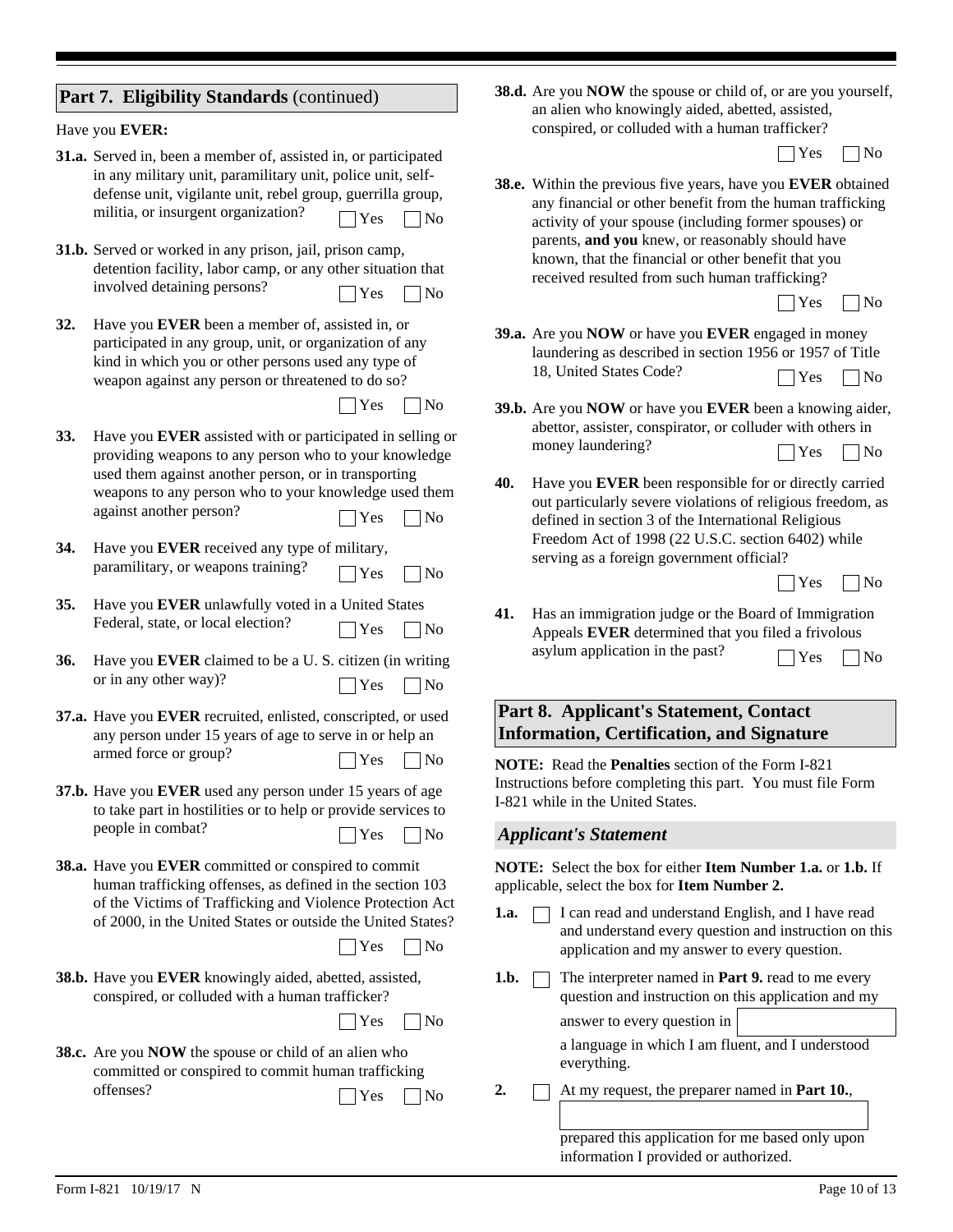**Part 8. Applicant's Statement, Contact Information, Certification, and Signature**  (continued)

## *Applicant's Contact Information*

- **3.** Applicant's Daytime Telephone Number
- **4.** Applicant's Mobile Telephone Number (if any)
- **5.** Applicant's Email Address (if any)

### *Applicant's Certification*

Copies of any documents I have submitted are exact photocopies of unaltered, original documents, and I understand that USCIS may require that I submit original documents to USCIS at a later date. Furthermore, I authorize the release of any information from any of my records that USCIS may need to determine my eligibility for the immigration benefit I seek.

I further authorize release of information contained in this application, in supporting documents, and in my USCIS records to other entities and persons where necessary for the administration and enforcement of U.S. immigration laws.

I understand that USCIS may require me to appear for an appointment to take my biometrics (fingerprints, photograph, and/or signature) and, at that time, I will be required to sign an oath reaffirming that:

- **1)** I reviewed and provided or authorized all of the information in my application;
- **2)** I understood all of the information contained in, and submitted with, my application; and
- **3)** All of this information was complete, true, and correct at the time of filing.

I certify, under penalty of perjury, that I provided or authorized all of the information in my application, I understand all of the information contained in, and submitted with, my application, and that all of this information is complete, true, and correct.

### *Applicant's Signature*

| <b>6.a.</b> Applicant's Signature |  |
|-----------------------------------|--|
|                                   |  |

**6.b.** Date of Signature (mm/dd/yyyy)

**NOTE TO ALL APPLICANTS:** If you do not completely fill out this application or fail to submit required documents listed in the Instructions, USCIS may deny your application.

# **Part 9. Interpreter's Contact Information, Certification, and Signature**

Provide the following information about the interpreter.

### *Interpreter's Full Name*

- **1.a.** Interpreter's Family Name (Last Name)
- **1.b.** Interpreter's Given Name (First Name)
- **2.** Interpreter's Business or Organization Name (if any)

#### *Interpreter's Mailing Address*

| <b>3.a.</b> Street Number<br>and Name             |
|---------------------------------------------------|
| $\Box$ Flr.<br>$3.b.$ Apt. Ste.                   |
| 3.c. City or Town                                 |
| $\blacktriangleright$ 3.e. ZIP Code<br>3.d. State |
| 3.f. Province                                     |
| 3.g. Postal Code                                  |
| 3.h. Country                                      |
|                                                   |

### *Interpreter's Contact Information*

- **4.** Interpreter's Daytime Telephone Number
- **5.** Interpreter's Mobile Telephone Number (if any)
- **6.** Interpreter's Email Address (if any)

### *Interpreter's Certification*

I certify, under penalty of perjury, that:

I am fluent in English and

which is the same language specified in **Part 8.**, **Item Number 1.b.**, and I have read to this applicant in the identified language every question and instruction on this application and his or her answer to every question. The applicant informed me that he or she understands every instruction, question and answer on the application, including the **Applicant's Certification**, and has verified the accuracy of every answer.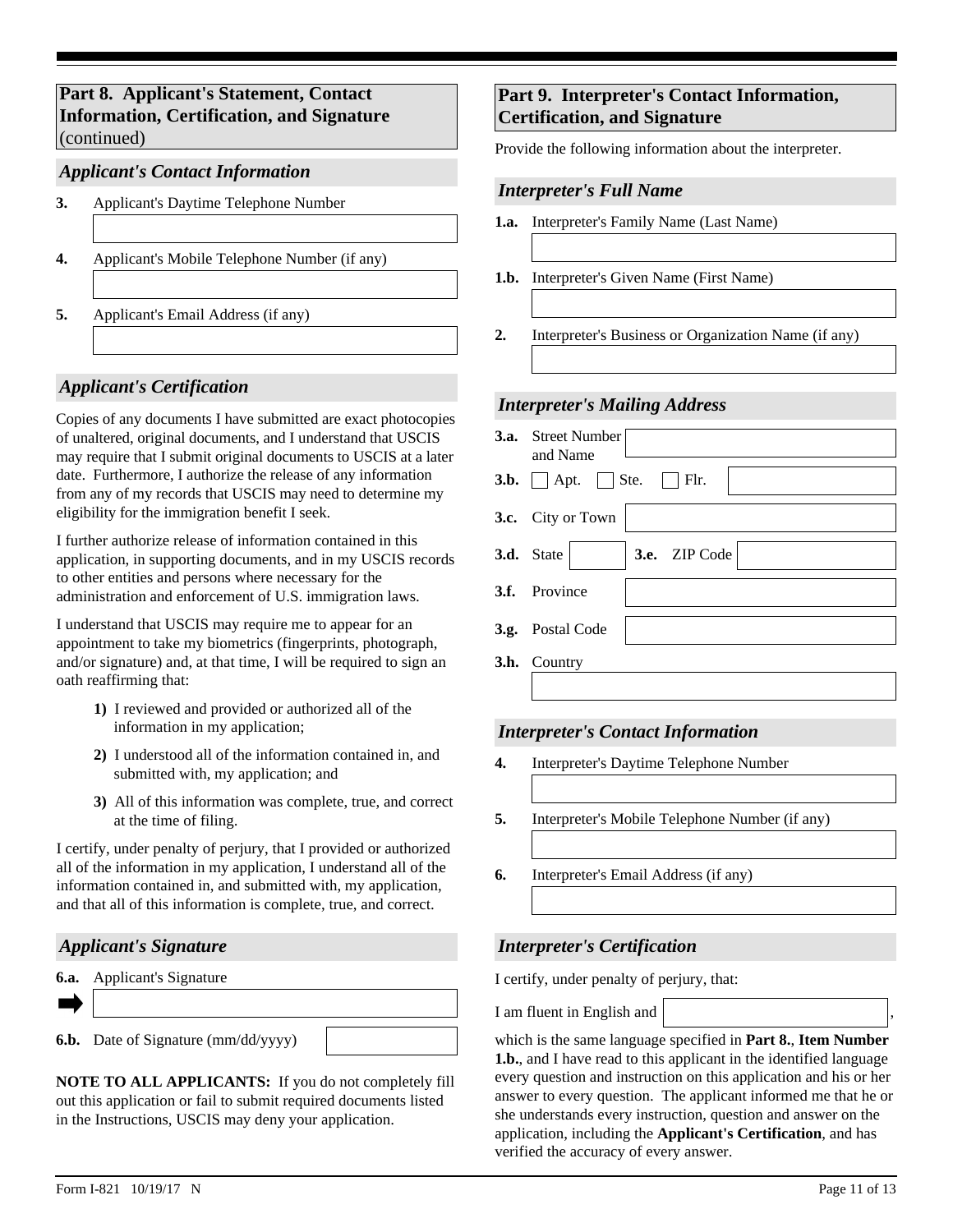# **Part 9. Interpreter's Contact Information, Certification, and Signature** (continued)

# *Interpreter's Signature*

- **7.a.** Interpreter's Signature
- **7.b.** Date of Signature (mm/dd/yyyy)
- **Part 10. Contact Information, Declaration, and Signature of the Person Preparing this Application, if Other Than the Applicant**

Provide the following information about the preparer.

# *Preparer's Full Name*

- **1.a.** Preparer's Family Name (Last Name)
- **1.b.** Preparer's Given Name (First Name)
- **2.** Preparer's Business or Organization Name (if any)

# *Preparer's Mailing Address*

| <b>3.a.</b> Street Number<br>and Name             |
|---------------------------------------------------|
| $3.b.$ Apt. Ste.<br>$\blacksquare$ Flr.           |
| 3.c. City or Town                                 |
| $\blacktriangleright$ 3.e. ZIP Code<br>3.d. State |
| 3.f. Province                                     |
| 3.g. Postal Code                                  |
| <b>3.h.</b> Country                               |
|                                                   |

# *Preparer's Contact Information*

- **4.** Preparer's Daytime Telephone Number
- **5.** Preparer's Mobile Telephone Number (if any)
- **6.** Preparer's Email Address (if any)

# *Preparer's Statement*

- **7.a.**  $\Box$  I am not an attorney or accredited representative but have prepared this application on behalf of the applicant and with the applicant's consent.
- **7.b.**  $\Box$  I am an attorney or accredited representative and my representation of the applicant in this case  $\Box$  extends  $\Box$  does not extend beyond the preparation of this application.

**NOTE:** If you are an attorney or accredited representative whose representation extends beyond preparation of this application, you may be obliged to submit a completed Form G-28, Notice of Entry of Appearance as Attorney or Accredited Representative, or G-28I, Notice of Entry of Appearance as Attorney In Matters Outside the Geographical Confines of the United States with this application.

# *Preparer's Certification*

By my signature, I certify, under penalty of perjury, that I prepared this application at the request of the applicant. The applicant then reviewed this completed application and informed me that he or she understands all of the information contained in, and submitted with, his or her application, including the **Applicant's Certification**, and that all of this information is complete, true and correct. I completed this application based only on information that the applicant provided to me or authorized me to obtain or use.

# *Preparer's Signature*

**8.a.** Preparer's Signature

**8.b.** Date of Signature (mm/dd/yyyy)